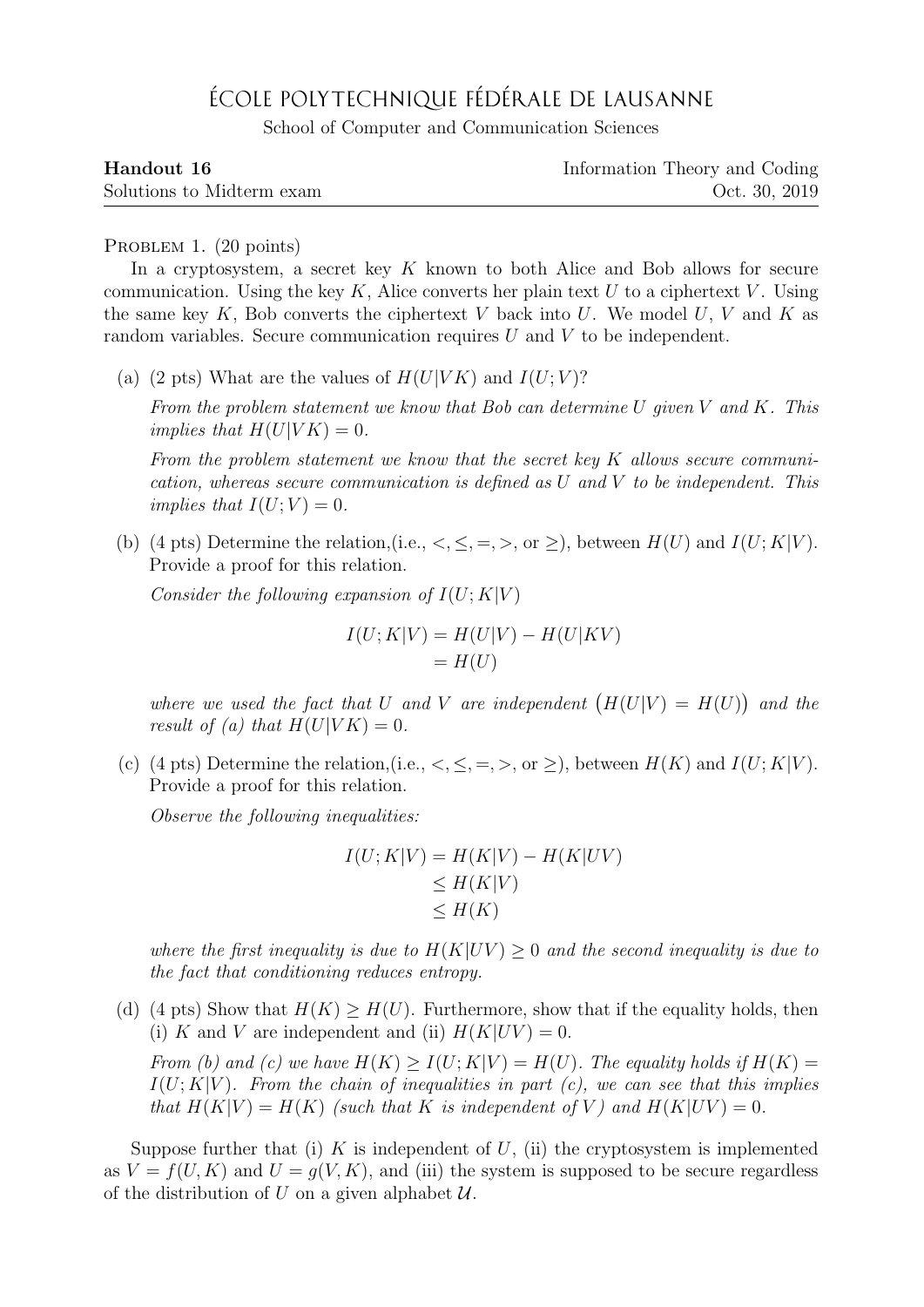(e) (2 pts) Show that  $H(K) \geq \log |\mathcal{U}|$ .

From (d) we have  $H(K) \geq H(U)$ , and from the problem statement, this property must hold for any distribution of U. Take U to be distributed uniformly on  $U$  such that  $H(U) = \log |\mathcal{U}|$ . This gives us  $H(K) \geq H(U) = \log |\mathcal{U}|$ .

(f) (4 pts) With  $\mathcal{U} = \{0, 1, \ldots, |\mathcal{U}| - 1\}$ , show that if we take K to be uniform on U, the secrecy requirement is satisfied by  $f(u, k) = u + k \mod |\mathcal{U}|$ .

To fulfill the secrecy requirement, we need to show that  $U$  and  $V$  are independent. One way to do this is by showing that  $P(V = v \mid U = u) = P(V = v)$  for all v and u. As we have  $V = K + U \mod |\mathcal{U}|$ , then

$$
P(V = v|U = u) = P(K = u - v \mod |U| | U = u)
$$

$$
= P(K = u - v \mod |U|)
$$

$$
= \frac{1}{|U|}
$$

where the second line is due to  $U$  and  $K$  are independent. From this equality, we can see that for any v,  $P(V = v|U = u)$  does not depend on u. Therefore we can assert that  $P(V = v | U = u) = P(V = v)$  for all u and v.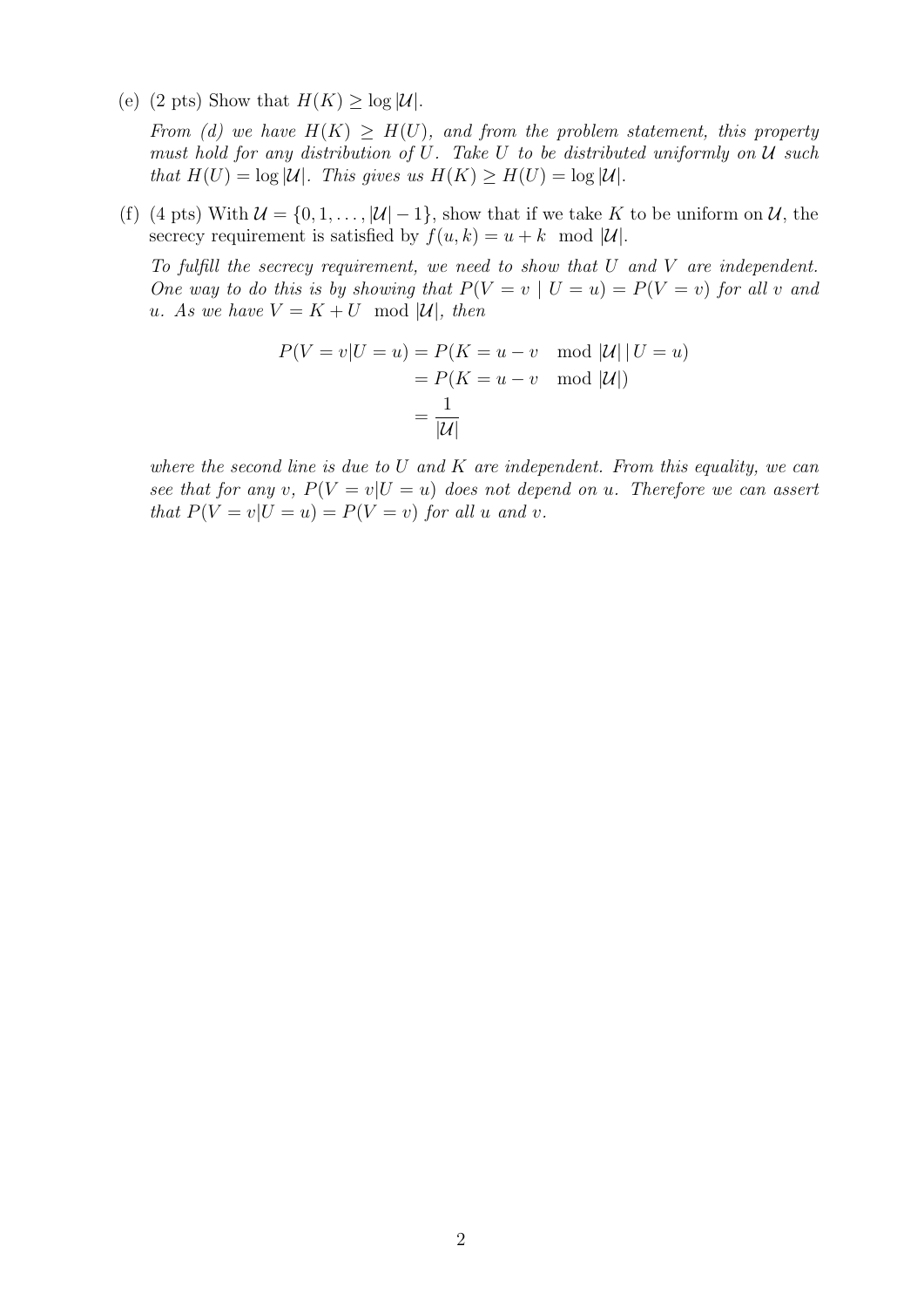PROBLEM 2. (18 points)

Suppose  $U_1, U_2, \ldots$  are i.i.d. random variables with finite alphabet and let p denote the distribution of each  $U_i$ . Suppose we do not know p, but we know that it is included in the set of K possible distributions, i.e.,  $p \in \mathcal{P} = \{p_k : k = 1, ..., K\}.$ 

For any distribution q on U, define  $r(q) = \max_k D(p_k||q)$ .

(a) (4 pts) Show that for any q there exists a prefix-free code  $C: \mathcal{U} \to \{0,1\}^*$  such that

$$
E\left[\text{length}\big(C(U)\big)\right] - H(U) \le r(q) + 1
$$

whenever the distribution of random variable U is in  $\mathcal{P}$ .

For each  $u \in \mathcal{U}$ , we assign a code of length  $l(u) = \lceil -\log_2 q(u) \rceil$ . We can see that

$$
\sum_{u \in \mathcal{U}} 2^{-\lceil -\log_2 q(u) \rceil} \le \sum_{u \in \mathcal{U}} 2^{\log_2 q(u)} = \sum_{u \in \mathcal{U}} q(u) = 1.
$$

and due to Kraft's inequality, there exists a prefix-free code with such code lengths.

Now, suppose each  $U_i$  has distribution  $p_k$  for some  $k \in [K]$ , then we have the following relations between the expected length of the code designed as above and the entropy of  $U_i$ s.

$$
E\left[\text{length}\left(C(U)\right)\right] - H(U) = \sum_{u \in \mathcal{U}} p_k(u)l(u) - \sum_{u \in \mathcal{U}} -p_k(u)\log_2 p_k(u)
$$
  
\n
$$
\leq -\sum_{u \in \mathcal{U}} p_k(u)\log_2 q(u) + 1 + \sum_{u \in \mathcal{U}} p_k(u)\log_2 p_k(u)
$$
  
\n
$$
= \sum_{u \in \mathcal{U}} p_k(u)\log_2 \frac{p_k(u)}{q(u)} + 1
$$
  
\n
$$
= D(p_k||q) + 1
$$
  
\n
$$
\leq \max_k D(p_k||q) + 1
$$
  
\n
$$
= r(q) + 1
$$

where the second line is due to  $\lceil x \rceil \leq x+1$ , and the fourth line is due to the definition of  $D(p_k||q)$ . Since the last inequality obtained does not depend on k, it is valid no matter what distribution  $U_i$ s have.

(b) (4 pts) Show that  $\min_q r(q) \leq \log K$ . [Hint: try  $q(u) = \frac{1}{K} \sum_k p_k(u)$ .] We use the q given in the hint to show the following inequality

$$
\min_{q'} \max_{k} D(p_k||q') \leq \max_{k} D(p_k||q)
$$
\n
$$
= \max_{k} \sum_{u \in \mathcal{U}} p_k(u) \log_2 \frac{p_k(u)}{\frac{1}{K} \sum_{u' \in \mathcal{U}} p_k(u')}
$$
\n
$$
= \max_{k} \sum_{u \in \mathcal{U}} p_k(u) \log_2 \frac{p_k(u)}{\sum_{u' \in \mathcal{U}} p_k(u')} + \sum_{u \in \mathcal{U}} p_k(u) \log_2 K
$$
\n
$$
\leq \max_{k} \sum_{u \in \mathcal{U}} p_k(u) \log_2 K
$$
\n
$$
= \log_2 K
$$

where the third line is due to the fact that  $p_k(u) \leq \sum_{u' \in \mathcal{U}} p_k(u')$  and  $\log_2(x) \leq 0$  for all  $0 < x \leq 1$ .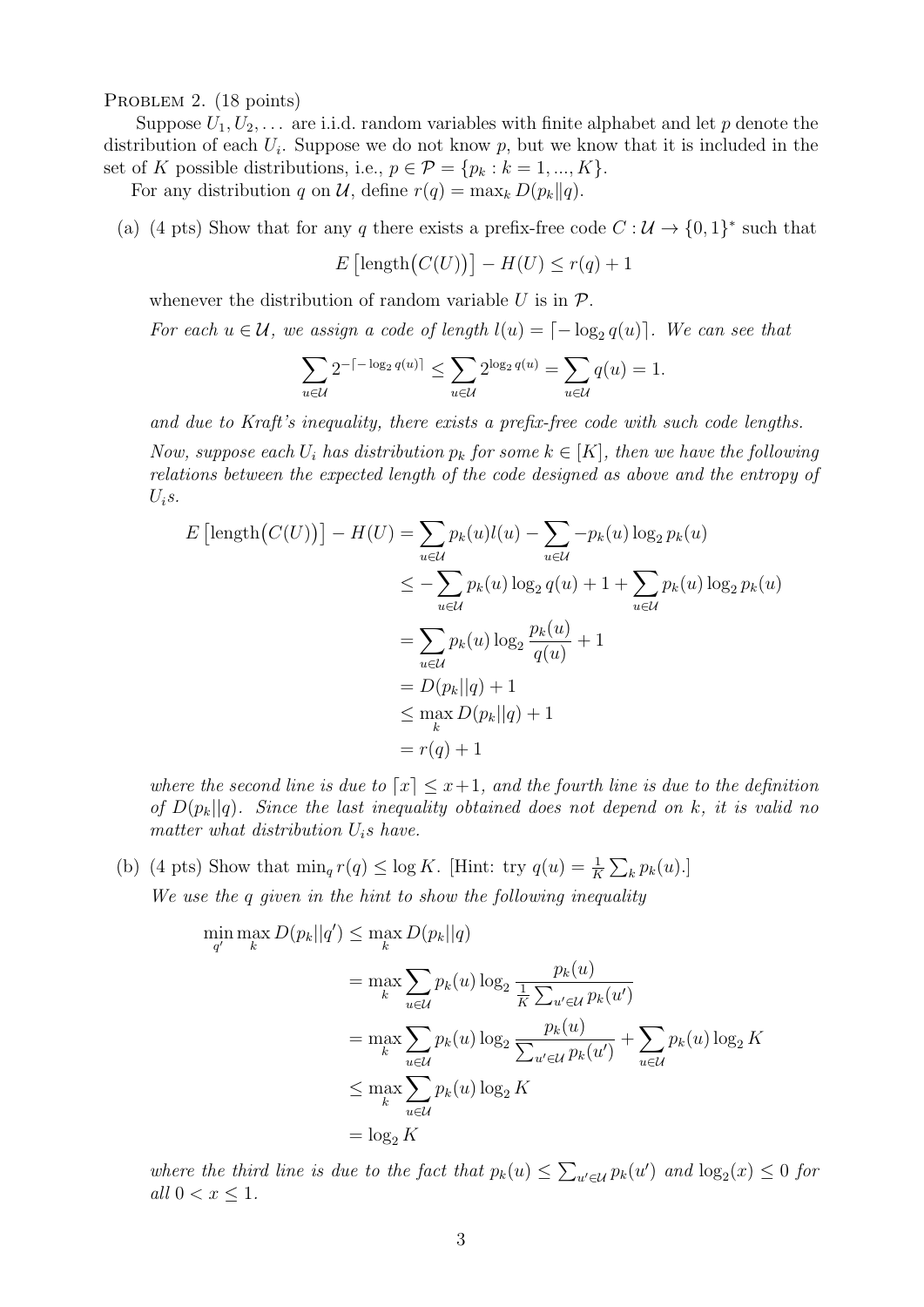(c) (4 pts) Show that for fixed K there exists a sequence of prefix-free codes  $C_n: \mathcal{U}^n \to$  $\{0,1\}^*$  such that

$$
\lim_{n \to \infty} \frac{1}{n} E \left[ \text{length} \big( C_n(U^n) \big) \right] = H(U)
$$

whenever  $U_1, U_2, \ldots$  are i.i.d. and have a distribution in  $\mathcal{P}$ . [Hint: use (b).] Define  $p_{k,n}(U^n) = \prod_{i=1}^n p_k(U_i)$ . We use the results of (a) on the random variables  $U^n$ such that we have for every n there exists a prefix-free code  $C_n$  such that

$$
E\left[\operatorname{length}\left(C_n(U^n)\right)\right] - H(U^n) \le \min_q \max_k D(p_{k,n}||q) + 1.
$$

Furthermore, from the result of  $(b)$  and the fact that  $U_i$ 's are i.i.d. we have

$$
E\left[\operatorname{length}\left(C_n(U^n)\right)\right] - nH(U) \le \log_2 K + 1.
$$

Dividing both sides by n gives us

$$
\frac{1}{n}E\left[\text{length}\big(C_n(U^n)\big)\right] - H(U) \le \frac{\log_2 K + 1}{n}.\tag{1}
$$

We also know from the lectures that

$$
0 \leq \frac{1}{n} E \left[ \text{length} \left( C_n(U^n) \right) \right] - H(U). \tag{2}
$$

Combining (1) and (2), and taking  $n \to \infty$ , we finally obtain

$$
\lim_{n \to \infty} \frac{1}{n} E \left[ \text{length} \big( C_n(U^n) \big) \right] - H(U) = 0.
$$

(d) (2 pts) Let  $Z = \sum_{u} \max_{k} p_k(u)$ . Show that  $\min_q r(q) \le \log Z$ . [Hint: try choosing  $q(u)$  proportional to  $\max_k p_k(u)$ .

We use the same argument as in (b) by just replacing q with the new hint  $(q(u))$  $\max_k p_k(u)/Z, Z = \max_k p_k(u)$ 

$$
\min_{q'} \max_{k} D(p_k||q') \leq \max_{k} D(p_k||q)
$$
\n
$$
= \max_{k} \sum_{u \in \mathcal{U}} p_k(u) \log_2 \frac{p_k(u)}{\max_j p_j(u)} + \sum_{u \in \mathcal{U}} p_k(u) \log_2 Z
$$
\n
$$
\leq \max_{k} \sum_{u \in \mathcal{U}} p_k(u) \log_2 Z
$$
\n
$$
= \log_2 Z
$$

where the inequality is due to the fact that for all u,  $p_k(u) \leq \max_j p_i(u)$ .

(e) (4 pts) Show that  $Z \le \min\{K, |\mathcal{U}|\}.$ 

We have two upper bounds on  $Z$ ,  $(i)$ 

$$
\sum_{u \in \mathcal{U}} \max_{k} p_k(u) \le \sum_{u \in \mathcal{U}} 1 = |\mathcal{U}|
$$

and, (ii)

$$
\sum_{u \in \mathcal{U}} \max_k p_k(u) \le \sum_{u \in \mathcal{U}} \sum_k p_k(u) = \sum_k \sum_{u \in \mathcal{U}} p_k(u) = \sum_k 1 = K.
$$

Combining these two upper bounds give us

$$
Z \le \min\{K, |\mathcal{U}|\}.
$$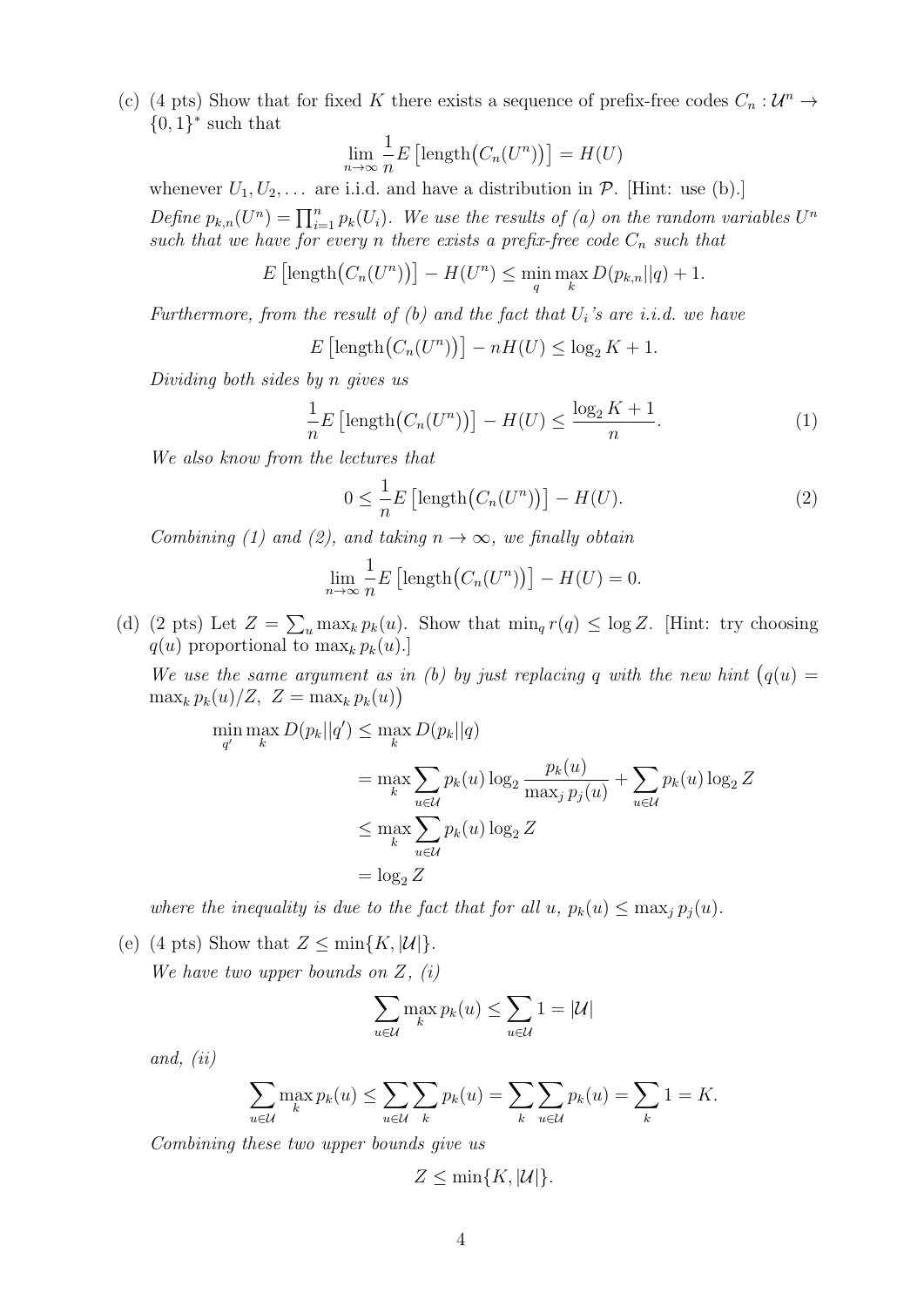PROBLEM 3. (12 points)

Suppose  $p_1, p_2, \ldots, p_k$  are probability distributions on the finite alphabet U. Let  $H_1, \ldots, H_K$  be the entropies of these distributions, and let  $H = \max_k H_k$ . Fix  $\epsilon > 0$ and for each  $n \geq 1$  consider the set

$$
T(n,\epsilon) = \bigcup_{k} T(n, p_k, \epsilon)
$$

where  $T(n, p_k, \epsilon)$  is the set of  $\epsilon$ -typical sequences of length n with respect to the distribution  $p_k$ , i.e.,  $T(n, p_k, \epsilon) = \left\{ u^n \in \mathcal{U}^n : \forall_{u' \in \mathcal{U}} \left| \frac{1}{n} N_{u'}(u^n) - p_k(u') \right| < \epsilon p_k(u') \right\}$  where  $N_{u'}(u^n)$  is the number of occurrences of  $u'$  in sequence  $u^n$ .

Suppose that  $U_1, U_2, \ldots$  are i.i.d. with distribution p where p is one of  $p_1, \ldots, p_K$ , i.e.,  $p \in \mathcal{P} = \{p_k : k = 1, ..., K\}.$ 

(a) (4 pts) Show that  $\lim_{n\to\infty} \Pr((U_1,\ldots,U_n) \in T(n,\epsilon)) = 1$ . (In particular for any  $\delta > 0$ , for *n* large enough  $Pr(U^n \in T(n, \epsilon)) > 1 - \delta$ .

We have for all k, n and  $\epsilon$ ,  $P((U_1,\ldots,U_n) \in T(n,p_k,\epsilon)) \leq P((U_1,\ldots,U_n) \in T(n,\epsilon))$ as  $T(n, \epsilon) \supseteq T(n, p_k, \epsilon)$ . This implies that for any  $\epsilon > 0$ , with k and p such that  $p_k = p$ , we have

$$
\lim_{n \to \infty} \Pr\big((U_1, \dots, U_n) \in T(n, p_k, \epsilon)\big) \leq \lim_{n \to \infty} \Pr\big((U_1, \dots, U_n) \in T(n, \epsilon)\big)
$$
  

$$
1 \leq \lim_{n \to \infty} \Pr\big((U_1, \dots, U_n) \in T(n, \epsilon)\big).
$$

where the second line is due to the property of typical sets.

As we also have  $\lim_{n\to\infty} Pr((U_1,\ldots,U_n) \in T(n,\epsilon)) \leq 1$ , with these inequalities we prove the statement.

(b) (4 pts) Show that for large enough  $n, \frac{1}{n}$  $\frac{1}{n}\log|T(n,\epsilon)| < (1+\epsilon)H + \epsilon.$ For typical sets, we know that  $|T(n, p_k, \epsilon)| \leq 2^{(1+\epsilon)H_k n} \leq 2^{(1+\epsilon)H_n}$ . Hence, we obtain the following upper bound.

$$
|T(n,\epsilon)| = \left| \bigcup_{k} T(n, p_k, \epsilon) \right| \leq \sum_{k} |T(n, p_k, \epsilon)| \leq K 2^{(1+\epsilon)Hn}.
$$

By taking logartihm and dividing by n the above expression, we have

$$
\frac{1}{n}\log |T(n,\epsilon)| \le (1+\epsilon)H + \frac{\log K}{n}.
$$

This implies that for any  $n \geq \log K/\epsilon$  we have

$$
\frac{1}{n}\log|T(n,\epsilon)| \le (1+\epsilon)H + \epsilon.
$$

(c) (4 pts) Fix  $R > H$  and  $\delta > 0$ . Show that for n large enough there is a prefix-free code  $c: \mathcal{U}^n \to \{0,1\}^*$  such that

$$
\Pr\Big(\text{length}\big(c(U^n)\big)< nR\Big)>1-\delta.
$$

Let us use the construction of prefix-free code for typical set given in the lectures. First, take an injective function  $f_{\epsilon,n}: T(n,\epsilon) \to \{0,1\}^{\lceil n(1+\epsilon)H+n\epsilon \rceil}$ , this function exists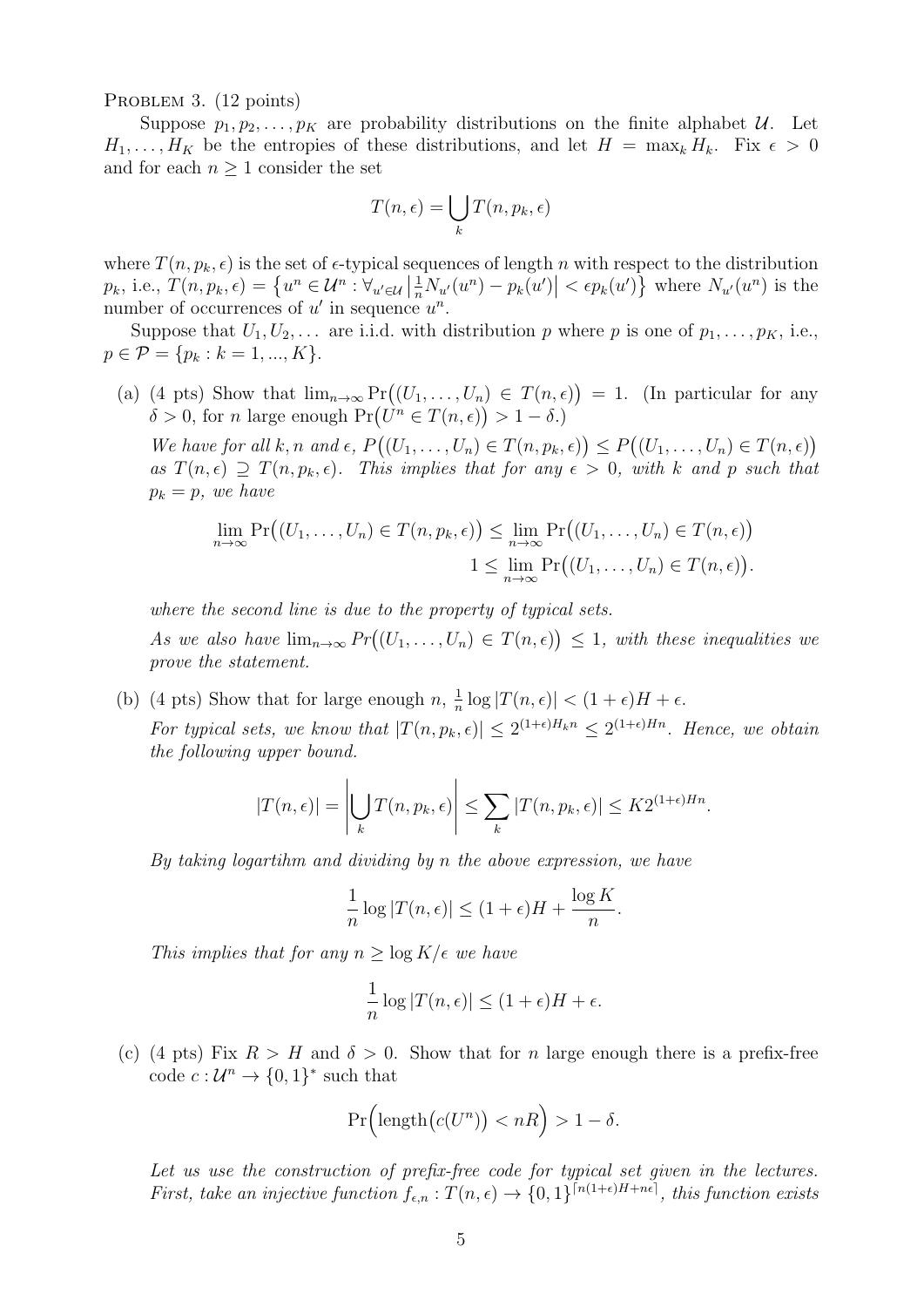for large enough n due to our result in (b). Now take another injective function  $g_n: \mathcal{U}^n \to \{0,1\}^{\lceil n \log |\mathcal{U}| \rceil}$ . We define  $c_{\epsilon,n}(x)$  as  $0 \mid |f_{\epsilon,n}(x)|$  if  $x \in T(n,\epsilon)$  and  $1 \mid |g_n|$ otherwise, where || is the concatenation operator.

We have that

$$
\Pr\Big(U^n \in T(n,\epsilon)\Big) = \Pr\Big(\text{length}\big(c_{\epsilon,n}(U^n)\big) = \lceil n(1+\epsilon)H + n\epsilon \rceil + 1\Big) \leq \Pr\Big(\text{length}\big(c_{\epsilon,n}(U^n)\big) \leq n(1+\epsilon)H + n\epsilon + 2\Big).
$$

From (a) we know that there exists an  $n_a(\epsilon, \delta)$  such that  $1 - \delta < \Pr(U^n \in T(n, \epsilon))$ for all  $n \geq n_a(\epsilon, \delta)$ . From (b) we require  $n \geq \log K/\epsilon = n_b(K, \epsilon)$ . To get the form required in the problem statement, we need that :

$$
n\big((1+\epsilon)H+\epsilon+2/n\big) < n
$$

Since  $1/n \leq \epsilon$  for  $n \geq n_b(K, \epsilon)$ , the following inequality will also work

$$
n\big((1+\epsilon)H+3\epsilon\big)< nR.
$$

The above inequality satisfied by choosing an appropriate  $\epsilon$  (i.e.,  $0 \leq \epsilon < \frac{R-H}{H+3}$ ). Therefore, for a code  $c_{\epsilon,n}$  constructed as above and  $\epsilon$  chosen small enough, we have

$$
\Pr\left(\operatorname{length}\left(c_{\epsilon^*,n}(U^n)\right) < n\right) \ge \Pr\left(\operatorname{length}\left(c_{\epsilon,n}(U^n)\right) \le n(1+\epsilon)H + n\epsilon + 2\right) \ge \Pr\left(U^n \in T(n,\epsilon)\right) \ge 1-\delta
$$

for all  $n > \max\{n_a(\epsilon, \delta), n_b(K, \epsilon)\}.$